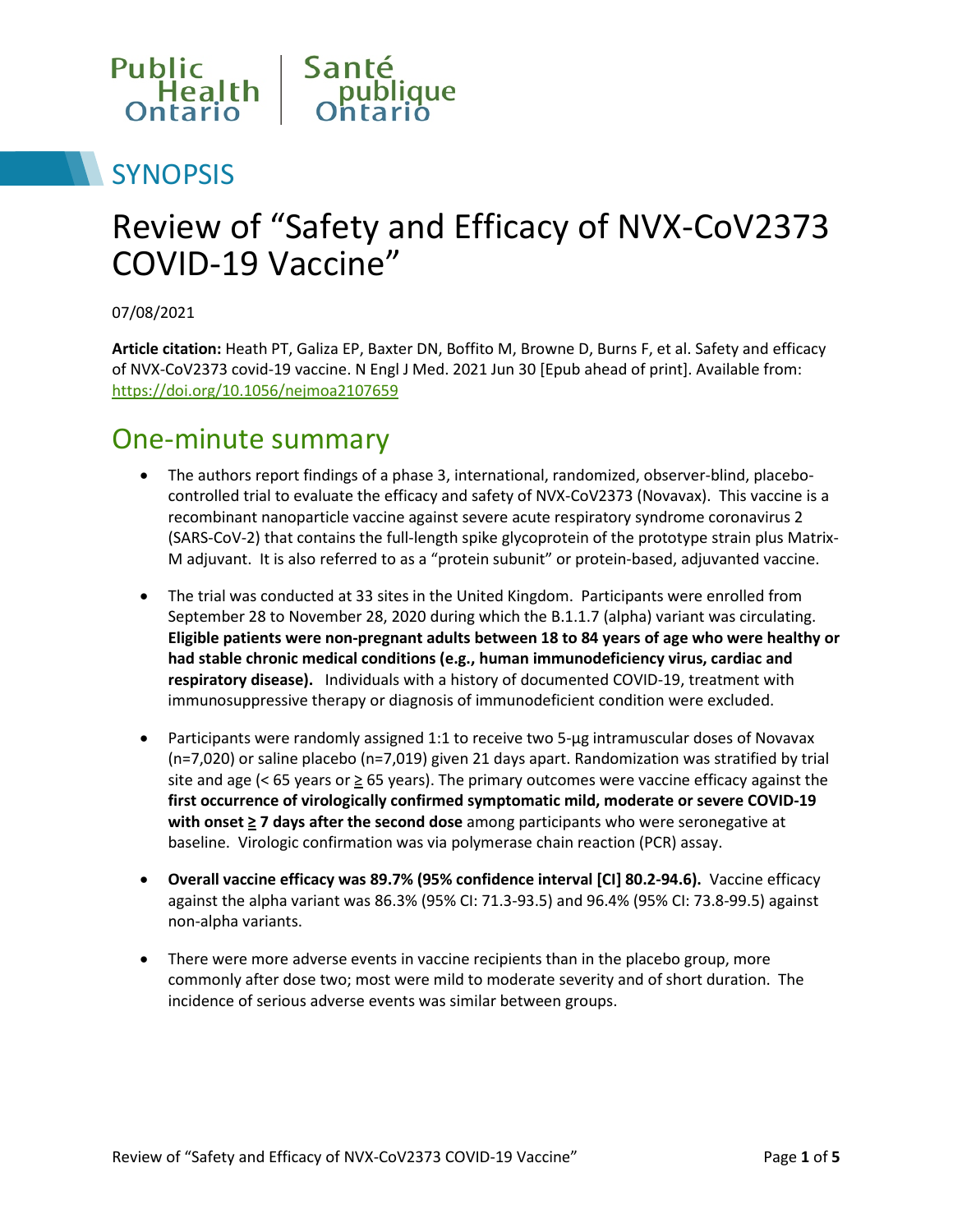## Additional information

#### **Per-protocol Efficacy Population (N=14,039):**

- The per-protocol efficacy population (used in the primary analysis) included 7,020 participants in the vaccine group and 7,019 in the placebo group; 48.4% were women, 27.9% > 65 years old and the median age was 56. The demographic and clinical characteristics of the participants were well balanced between the two groups.
- There were 10 breakthrough symptomatic PCR confirmed COVID-19 infections in vaccine recipients (onset  $\geq$  7 days after second dose); eight were caused by the alpha variant, one was caused by a non-alpha variant and one viral strain could not be identified. The vaccine efficacy was 89.7% (95% CI: 80.2-94.6).
- Vaccine efficacy was 88.9% (95% CI: 12.8-98.6) in participants 65 years of age or older. A total of 10 COVID-19 cases were reported in this age group; one in the vaccine group and nine in the placebo group.
- There were no hospitalizations or deaths from COVID-19 among the vaccine group. Of the 96 individuals in the placebo group with COVID-19 infection, there were 5 cases of severe infection; one patient was hospitalized, three went to an emergency department and one received care at home. Disease severity was determined based on a pre-defined algorithm.<sup>1</sup>

#### **Intention-to-treat Population (N=15,139)**

- The intention-to-treat (ITT) population included participants that received at least one dose of vaccine (n=7,569) or placebo (n=7,570). The vaccine efficacy was 70.4% (95% CI: 58.3-79.1) for the ITT population.
- There were 2 deaths related to COVID-19 in the ITT population. One was in a vaccine recipient that developed symptoms 7 days after the first dose, was hospitalized for respiratory failure and died 15 days after vaccine administration. The other individual was in the placebo group who was hospitalized 24 days after dose one and died 4 weeks after hospitalization from complications of COVID-19 pneumonia and sepsis.

#### **Adverse Events:**

- The ITT population (N=15,139) was assessed for unsolicited adverse events from the first dose to 28 days after the second dose. There were no occurrences of anaphylaxis. Adverse events occurred more often in the vaccinated group compared to placebo (25.3% vs. 20.5%). However, the incidence of severe (1.0 vs 0.8%), serious (0.5 vs. 0.5%), medically attended (3.8 vs. 3.9%) and adverse events leading to discontinuation of dosing (0.3 vs. 0.3%) or participation in the trial (0.2 vs. 0.2%) was similar between groups. One vaccine recipient experienced myocarditis three days after the second dose but recovered after 2 days of hospitalization. It was determined by an independent safety monitoring committee that this event was likely a viral myocarditis.
- Adverse events were solicited in a subgroup of 2,310 participants using an electronic diary for 7 days after each dose. Local and systemic adverse events were reported more frequently in the vaccine group than in the placebo group after the first and the second dose. Most of the adverse events were mild to moderate, of short duration and more common after the second dose. The most common local adverse events amongst vaccine recipients were injection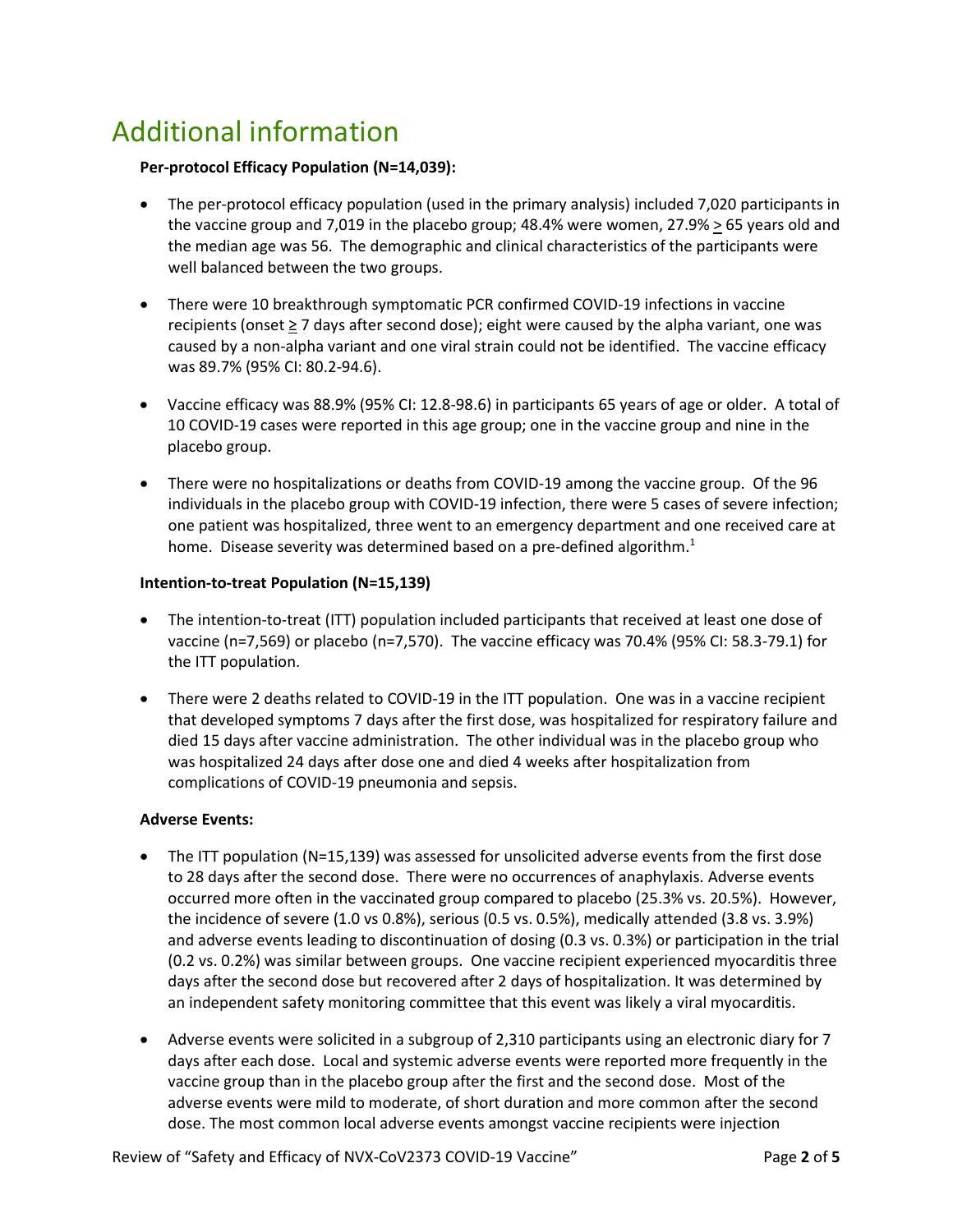tenderness or pain and were reported more frequently among younger vaccine recipients (18 to 64 years of age) than among older recipients (≥65 years). The most common systemic adverse effects were headache, muscle pain and fatigue. The incidence of serious adverse events was similar between groups (0.5 vs. 0.5%) and no deaths were attributed to the vaccine.

### PHO reviewer's comments

• In this clinical trial of Novavax, the overall vaccine efficacy for preventing symptomatic disease was 89% which is comparable to that seen with mRNA vaccines but higher than that seen with viral vector vaccines. In phase 3 studies of other COVID-19 vaccines approved for use in Canada, vaccine efficacy for prevention of symptomatic disease was 94-95% for mRNA vaccines (Moderna COVID-19 vaccine [mRNA-1273], Pfizer-BioNTech COVID-19 [BNT162b2] and 67-70% for viral vector vaccines (Janssen/Johnson & Johnson [JNJ78436735/Ad26.COV2.S], Oxford University/AstraZeneca [AZD1222/ChAdOx1-S]).<sup>2-5</sup>

#### **Strengths**

- This is an observer-blinded, placebo-controlled trial of adults who were randomized in a 1:1 ratio to receive two intramuscular 5-μg doses of NVX-CoV2373 or placebo. Approximately 45% of the participants had at least one coexisting comorbidity which included chronic respiratory, cardiac, renal, neurologic, hepatic, and immunocompromising conditions as well as obesity, which contrasts with clinical efficacy trials of other COVID-19 vaccines.
- The Novavax vaccine is stored at standard refrigerator temperatures (2-8  $^{\circ}$ C) and does not need ultra-cold storage or thawing before use. This is advantageous over mRNA vaccines which have these stringent storage and handling requirements, especially in the context of widespread administration in various settings.

#### **Limitations**

- This study does not provide any data on vaccine efficacy for asymptomatic infection or transmission; however, vaccine efficacy for prevention of hospitalizations or severe disease was 100%. As vaccine efficacy was based on a relatively short time frame of observation (median 3 months after dose 2), ongoing follow-up data will provide additional information on vaccine efficacy.
- This study provides very limited data on vaccine efficacy in special populations or subgroups. For example, while the trial demonstrated vaccine efficacy of 88.9% for prevention of symptomatic infection in older adults 65 years or greater and similar efficacy in participants with and without coexisting medical conditions, individuals with immunodeficient conditions were excluded.
- A further limitation of the current trial is the lack of sequencing data on viral isolates, although the use of S-gene target failure, as detected by the TaqPath assay, has proved to be a reliable proxy for the presence of B.1.1.7 variants. Further data is needed to evaluate Novavax vaccine efficacy and effectiveness against other variants of concern (e.g., delta).
- While the initial safety profile appears acceptable, the incidence of rare adverse events cannot be assessed based on the number of participants in this study and the relatively short observation period following vaccination. An ongoing study will evaluate serious adverse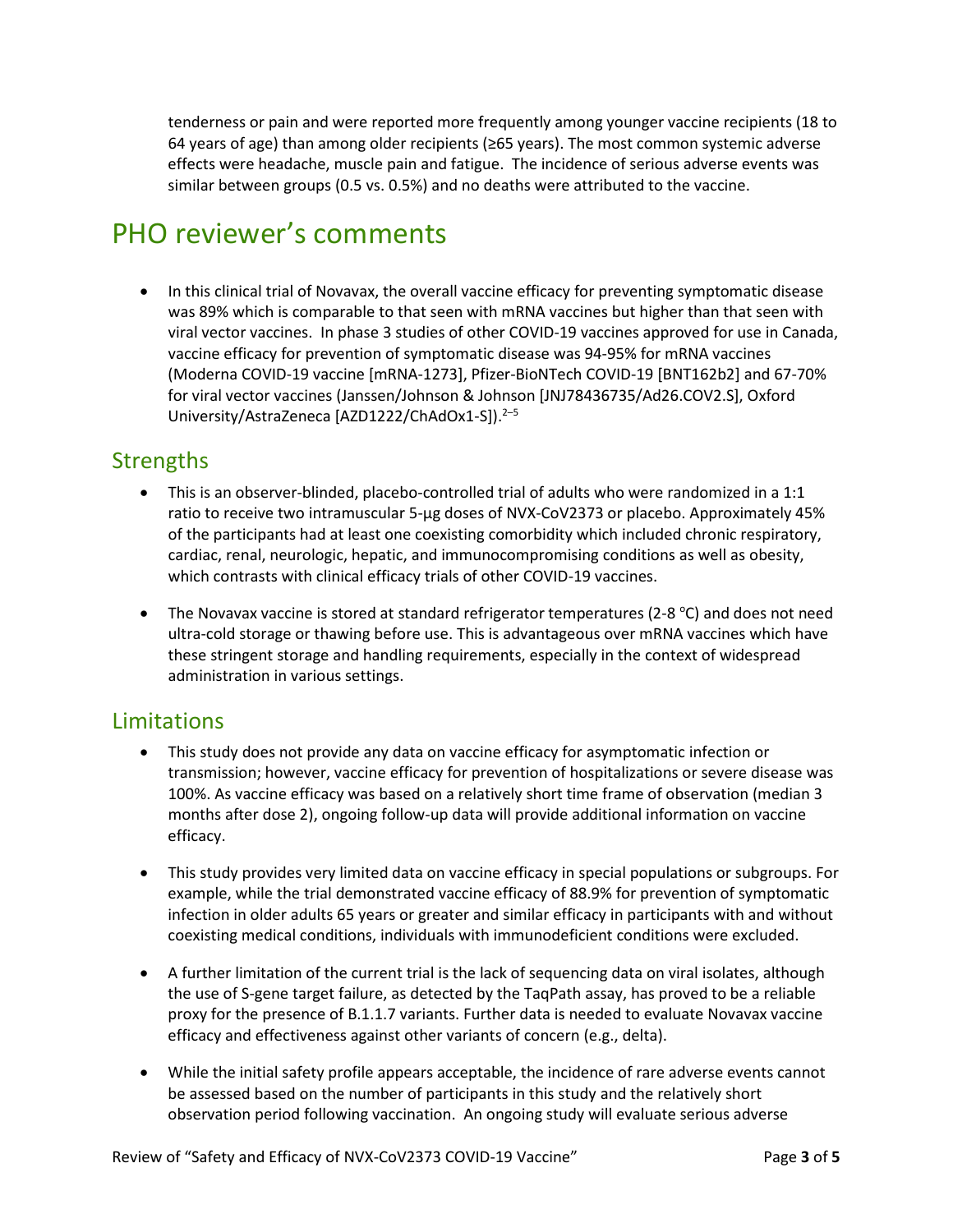events, adverse events of special interest and medically attended adverse events from the first dose through 1 year after the second dose.

#### References

1. Heath PT, Galiza EP, Baxter DN, Boffito M, Browne D, Burns F, et al. Safety and efficacy of NVX-CoV2373 covid-19 vaccine. N Engl J Med. 2021 Jun 30 [Epub ahead of print]: protocol. Available from:

[https://www.nejm.org/doi/suppl/10.1056/NEJMoa2107659/suppl\\_file/nejmoa2107659\\_protocol.p](https://www.nejm.org/doi/suppl/10.1056/NEJMoa2107659/suppl_file/nejmoa2107659_protocol.pdf) [df](https://www.nejm.org/doi/suppl/10.1056/NEJMoa2107659/suppl_file/nejmoa2107659_protocol.pdf) 

- 2. Polack FP, Thomas SJ, Kitchin N, Absalon J, Gurtman A, Lockhart S, et al. Safety and efficacy of the BNT162b2 mRNA covid-19 vaccine. N Engl J Med. 2020;383(27):2603-15. Available from: <https://doi.org/10.1056/nejmoa2034577>
- 3. Baden LR, El Sahly HM, Essink B, Kotloff K, Frey S, Novak R, et al. Efficacy and safety of the mRNA-1273 SARS-CoV-2 vaccine. N Engl J Med. 2021;384(5):403-16. Available from: <https://doi.org/10.1056/nejmoa2035389>
- 4. Voysey M, Clemens SAC, Madhi SA, Weckx LY, Folegatti PM, Aley PK, et al. Safety and efficacy of the ChAdOx1 nCoV-19 vaccine (AZD1222) against SARS-CoV-2: an interim analysis of four randomised controlled trials in Brazil, South Africa, and the UK. Lancet. 2021;397(10269):99-111. Available from: [https://doi.org/10.1016/s0140-6736\(20\)32661-1](https://doi.org/10.1016/s0140-6736(20)32661-1)
- 5. Sadoff J, Gray G, Vandebosch A, Cárdenas V, Shukarev G, Grinsztejn B, et al. Safety and efficacy of single-dose Ad26.COV2.S vaccine against covid-19. N Engl J Med. 2021;384(23):2187-201. Available from[: https://doi.org/10.1056/nejmoa2101544](https://doi.org/10.1056/nejmoa2101544)